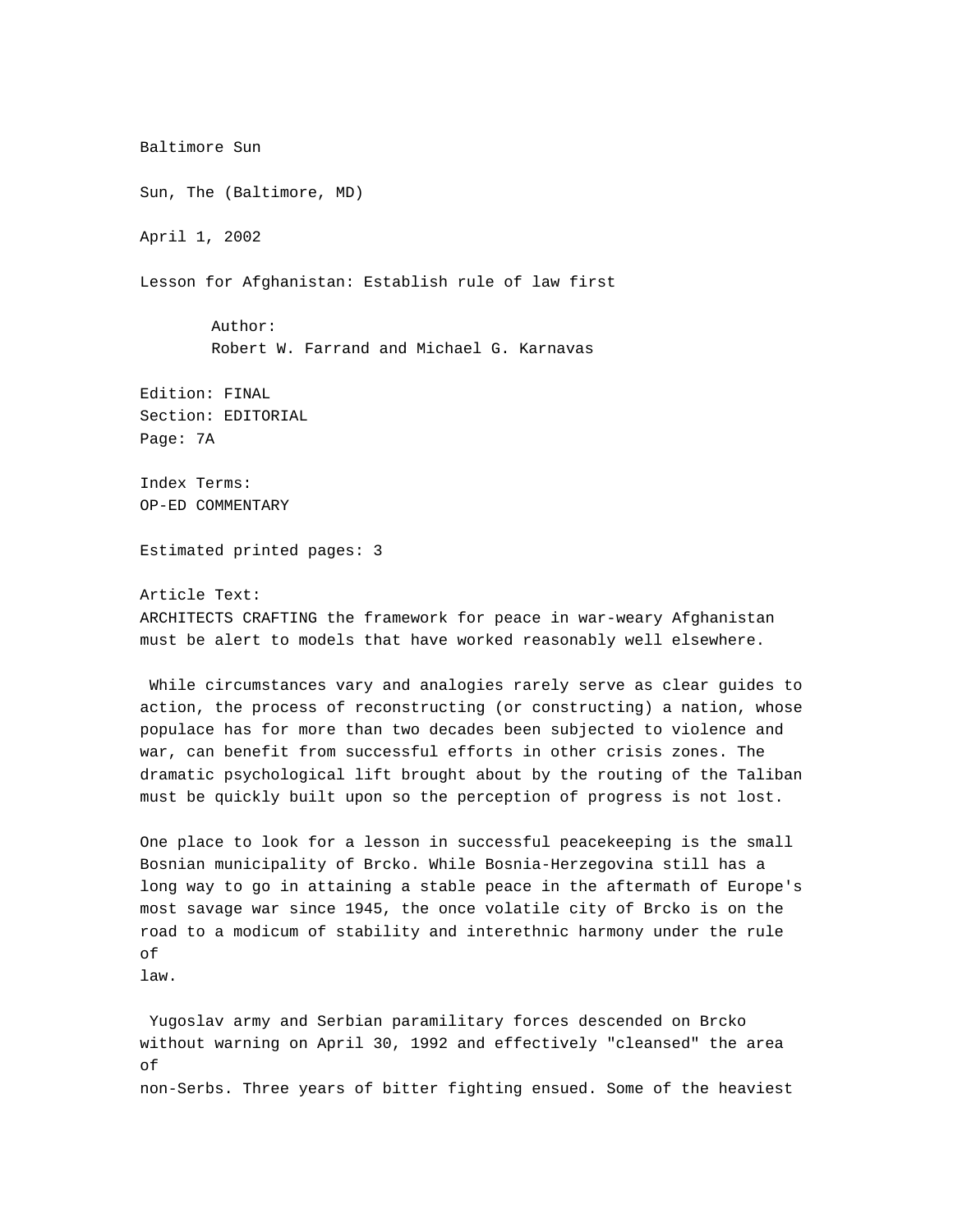casualties and human atrocities of the Bosnian war occurred in and around Brcko.

Postwar tensions between Bosnia's two "entities" - Republika Srpska and the Muslim/Croat Federation - concerning political control of Brcko could not be reconciled at U.S.-brokered peace negotiations at Dayton, Ohio in 1995.

To resolve the crisis, then-Secretary of State Warren Christopher proposed to submit the Brcko dispute to binding arbitration. The parties reluctantly agreed. In early 1997, the Arbitral Tribunal imposed an international supervisory regime on Brcko.

In 1999, the tribunal decided Brcko should become a neutral, demilitarized district under the exclusive control of neither entity. On March 8, 2000, the supervisor inaugurated the Brcko District, a jurisdiction best described by the term "condominium."

In a stroke of judicial foresight, the presiding arbitrator - an American lawyer - decreed that a Brcko Law Revision Commission be established to harmonize and modify the laws of the two entities so the district

would function under a uniform and progressive body of law.

Known as BLRC, the commission introduced reform based on transparency and accountability for all three governmental branches. Imbued with the belief that chaos can only be tamed by the rule of law, the BLRC placed a premium on overhauling the criminal justice system and judiciary.

Five basic principles were judged essential to meaningful and sustainable reform: clear separation of powers among the three branches of government; free public access to government institutions; mechanisms to promote transparency in government; accountability, uniformity and multi-ethnicity in delivering public services; and independence and professionalism of the judiciary.

By focusing on a strategy to revise and draft laws fundamental to a modern, democratic polity - yet sensitive to local tradition - the BLRC was able within two years to lay a uniform legal foundation for the new district.